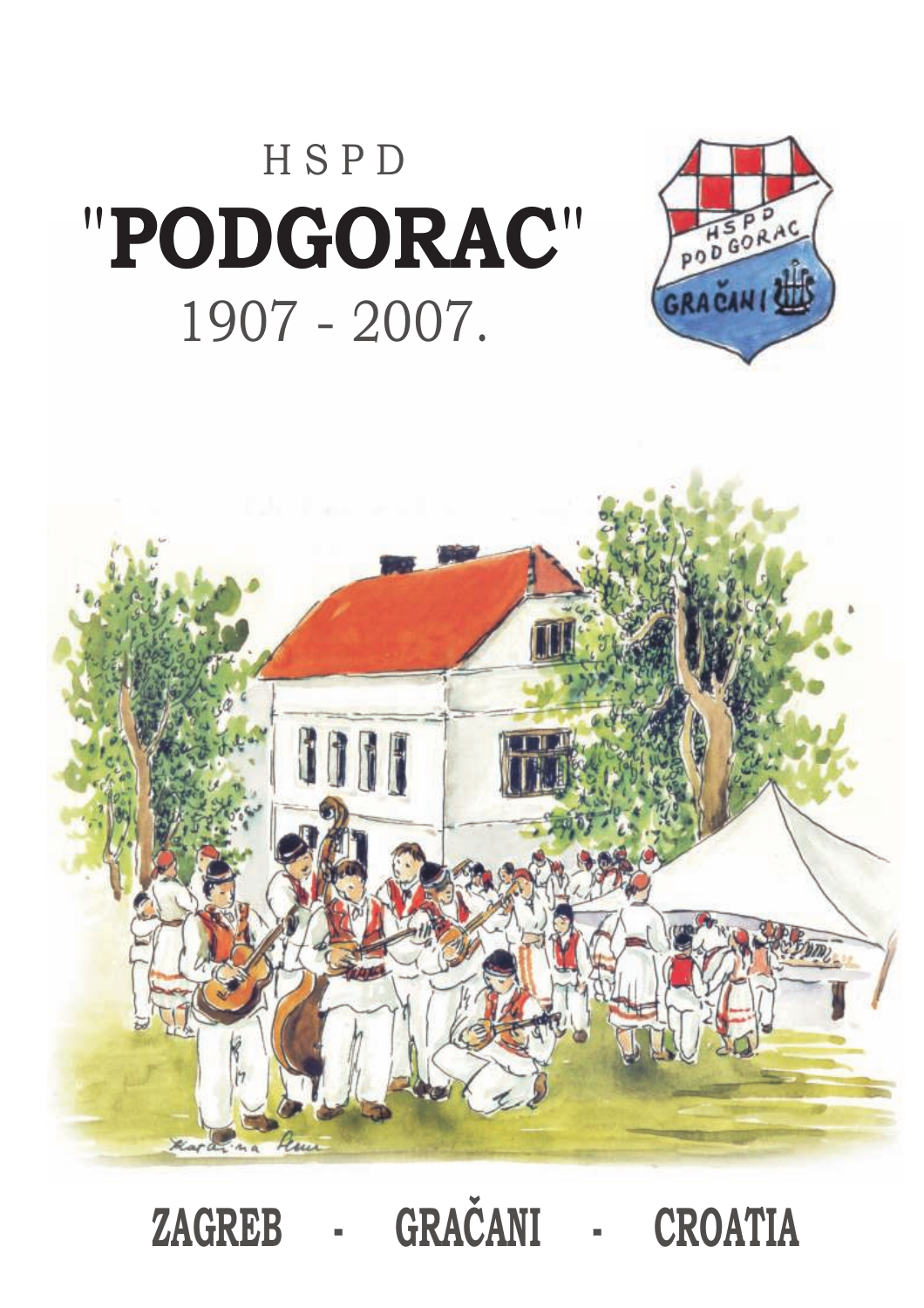#### **CONTACT**

#### **H.S.P.D. PODGORAC**

ISCE 27 10000 ZAGREB CROATIA

tel. 385 1 4645776

MB: 3257924 Z.R. 2360000-1101469020

President

#### **MARIJAN SEKULA**

tel. *385 98 411774 385 1 4645752* Email : *marijan.sekula@zg.t-com.hr*

Vice-president

#### tel. **VLADIMIR BARTOLEC** *385 98 456944*

Secretary

#### tel. **ALOJZ JUG** *385 91 4841404* Email : *alojz.jug@zg.t-com.hr*

Koordinator

tel. **SUNCANA BANEK** *385 4645690 s* Email : *uncanabanek@yahoo.com*



H.S.P.D. PODGORAC is a member of ¨DRUŽINA¨ a member of International folklore group ¨IGF¨.



ADDRESS :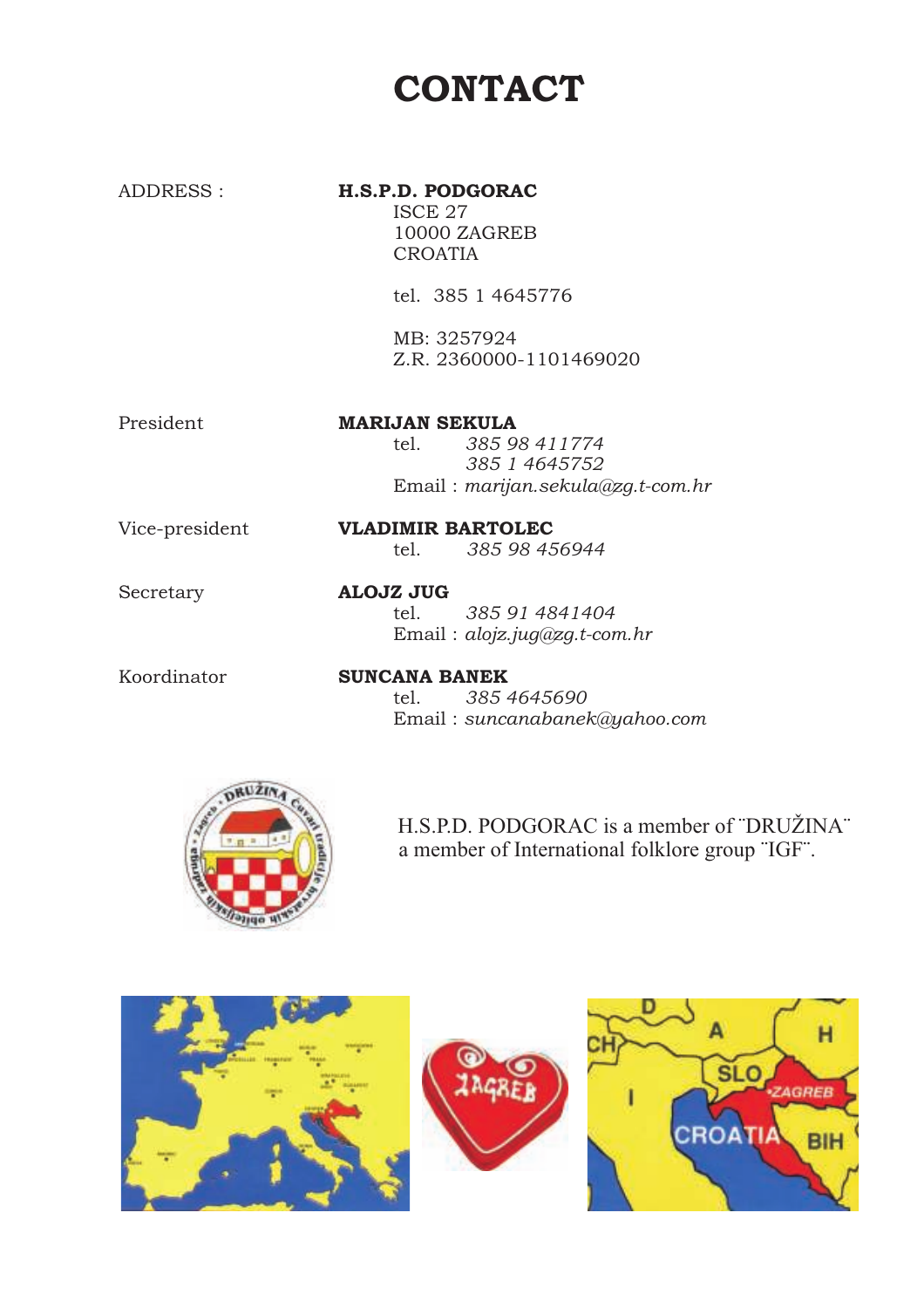#### **HSPD "Podgorac"**

Peasant amateur association "Podgorac" was established in 1907 as a singing choir. It was founded by young men from Gračani, part of the city of Zagreb, led by a local teacher. Idea of the founders of the association was preserving and bringing the domestic songs and customs to the world.

Right after it was founded, the singing choir started working very intensively and became popular in Zagreb and its surrounding area. It has been working for decades with addition of female choir joining the association on the  $50^{\rm \scriptscriptstyle th}$  anniversary of the choir, followed by establishing a mixed choir which has been active to this day.

Beside singing choir, in early 60s of the last century, tamburitsa band and dance ensamble was formed, which complete the mission of the association, preserving the cultural heritage and introducing the domestic and foreign audience with the cultural heritage of other parts of the Republic of Croatia.

During its activities, starting with 1964, "Podgorac" had many successful contacts and cooperation with related societies in Austria, Hungary, Slovakia, Germany and Canada and performed in Slovenia, Italy, the Checz Republic, Serbia, Bosnia and Herzegovina and Israel.

Along with regular shows, "Podgorac" appeared in numerous television and radio programmes. In 1965, it made the first Christmas songs record in the former Yugoslavia, for which they received the "Golden" and "Diamond" record from their record company. They also made the "Prigorski svati" LP consisting of regional wedding customs, and the last recorded CD is "Nek zvoni naš kaj" with the most popular melodies of the City of Zagreb and its surrounding area.

During its activities, "Podgorac" had been in contact with a large number of domestic and foreign dignitaries, among which meeting with Holy Father Pope John Paul II in Zagreb 1998 and Rome 2004 was the most remarkable.

Gračani, the centre of "Podgorac´s" activities is situated below Medvednica Mountain, which is the starting point of residents of Zagreb and their guests when they take the cable-car to reach its summit to hike or ski, where recently FIS competitions are held. Gračani are proud of the fact that many eminent people live there including Janica and Ivica Kostelić who are known all over the world.

"Podgorac" celebrates its centennial in 2007 in hope that it will see many such anniversaries. This is a pledge of former and current active members, which will certainly be passed on to the future generations.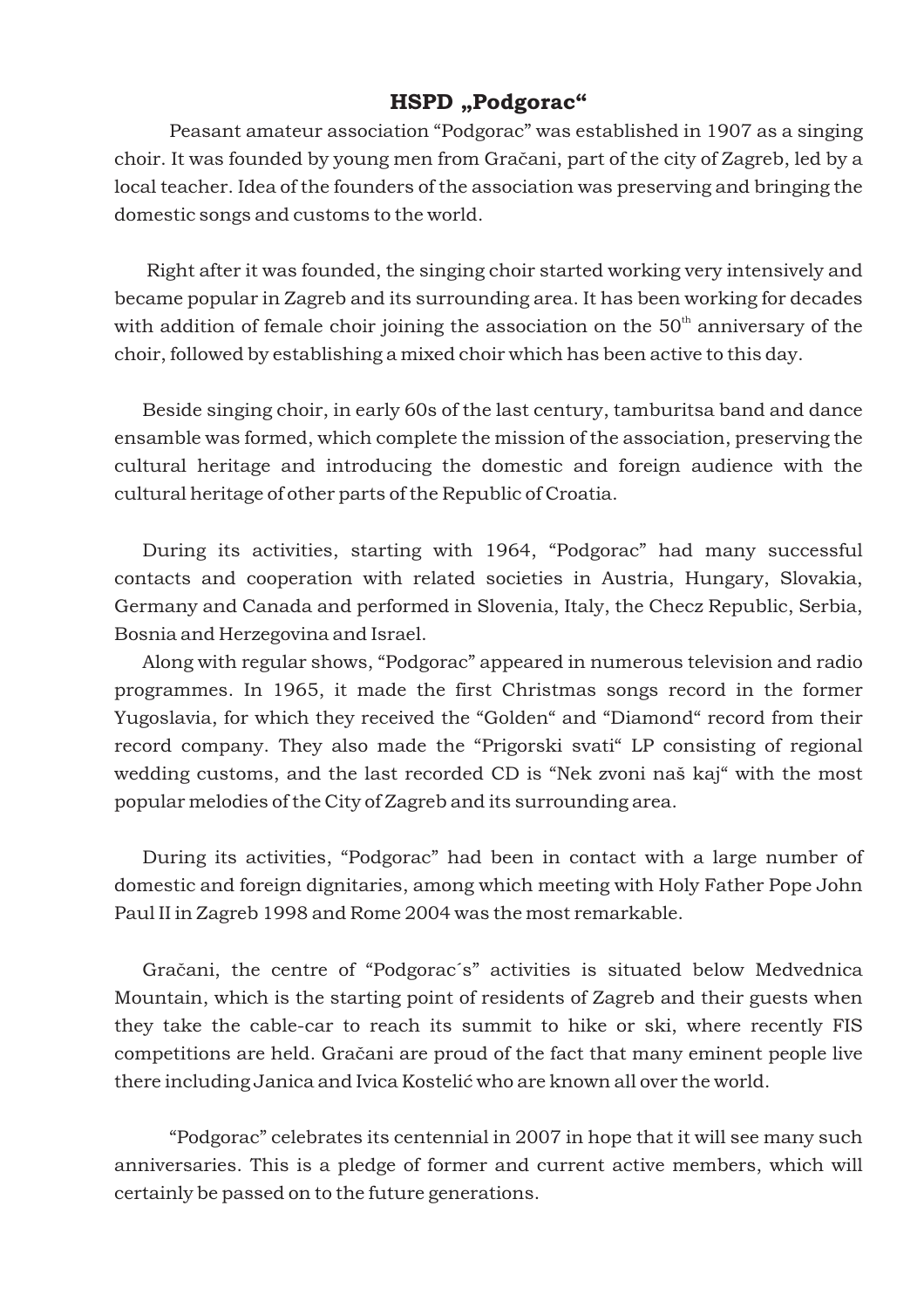H.S.P.D. "Podgorac" is an amateur association that gathers 120 active members who train to perform various concerts through their art.

There are three sections in the society:

- singing choir
- tamburitsa band
- dancing ensemble



The singing choir , the tamburica band and dancing ensemble can perform concerts solo or together with a lasting 10 to 90 minutes.

#### **Singing Choir** consists of about 40 members

It has various activities, such as:

- solo concerts
- concerts with a tamburitsa band
- concerts and scenic performance of - folk customs with tamburitsa band and dancing ensemble

Program consists of:

- secular
- sacral
- folk songs and compositions



Songs of secular character:

- ceremonial
- patriotic
- native songs
- choir compositions and arias from musicals, operettas and operas
- madrigals and other kind of secular compositions

Vatikan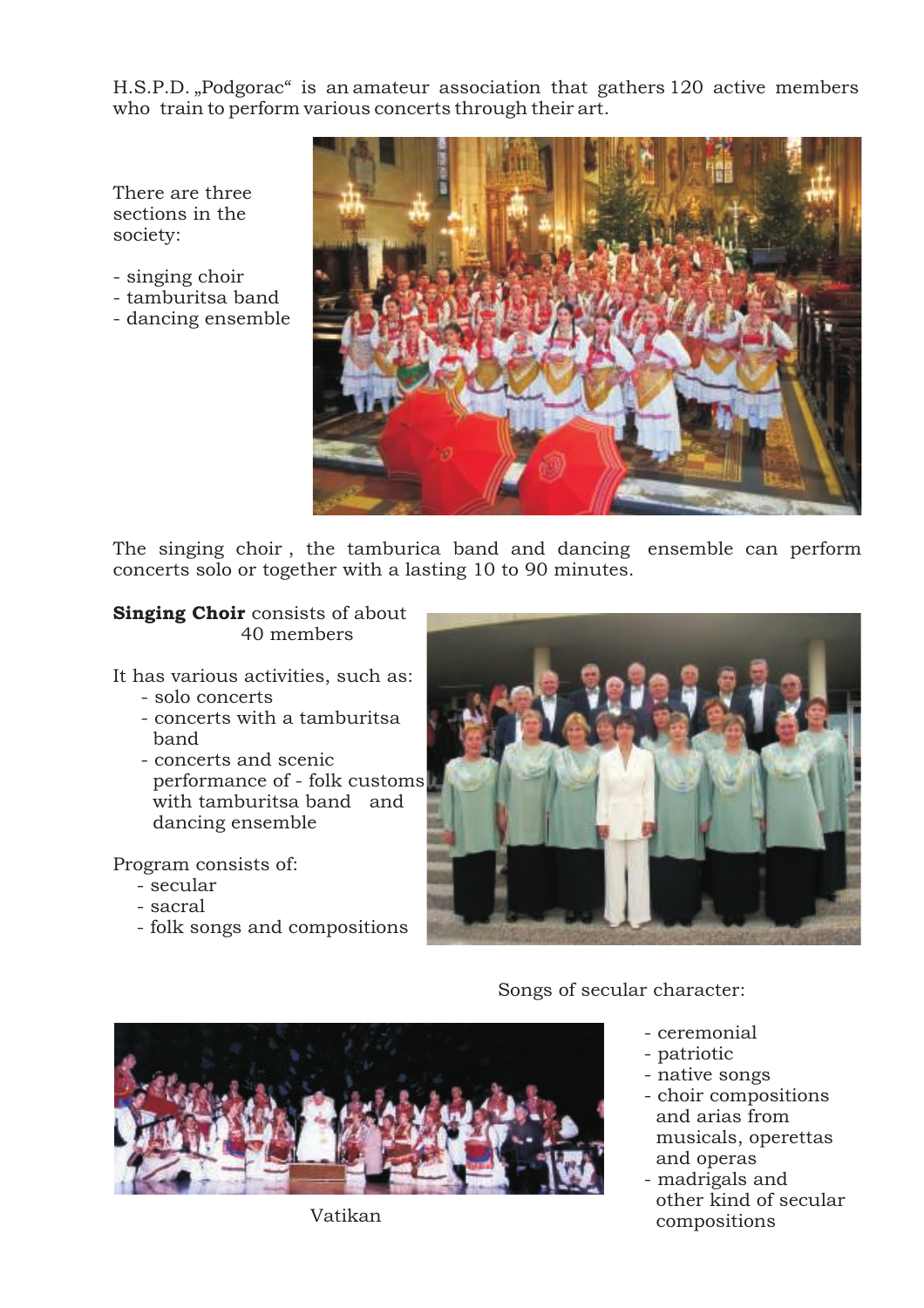

Songs of secular character are performed in concert halls and at festivals.

Songs of sacral character: □mass songs □Christmas carols □Easter songs

Folk Songs: □ folk songs from entire Croatia □folk songs and customs of Zagreb vicinity (Prigorje)

The Tamburitsa BandHaving around 15 members it performs solo concerts or together with a singing choir and the dancing ensemble.

Music programme of the tamburica band consists of a large number of compositions fit for various types of performance:

- $\Box$  popular music
- □ sacral
- $\Box$  folk, specific to the folk dancing and customs



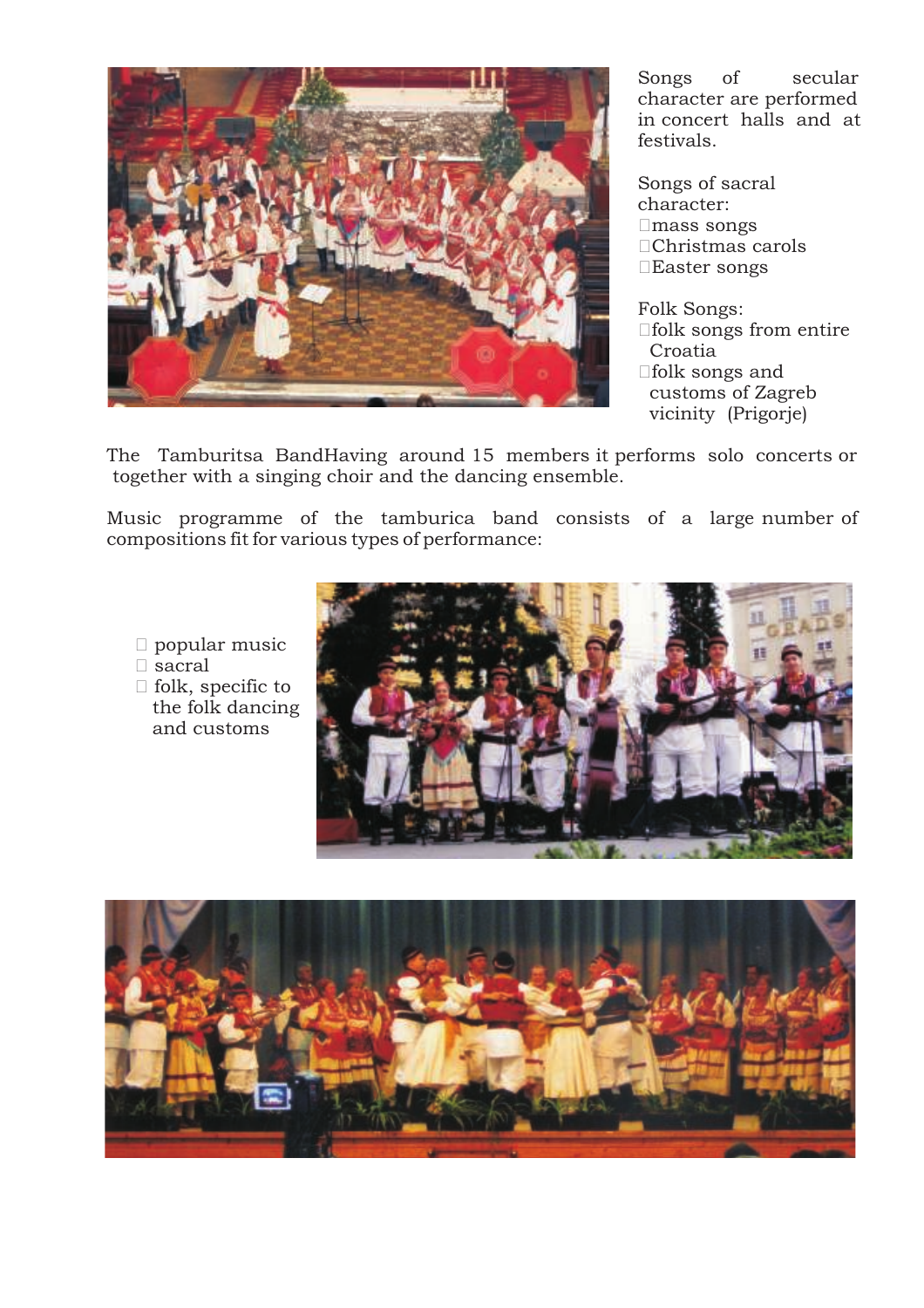Dancing ensemble performs dances, songs and customs in original national costumes of:



Posavina Valpovo Slavonia DubrovnikZagreb vicinity (Prigorje)

Programs last from 10 to 15 minutes of scenic performance which can be expanded by programs of the tamburitsa band and singing choir to 90 minutes.

About fifty members are divided into two sections:

adult dancer section

children section



All three ensembles are dedicated to perform wedding and folk customs of Prigorje. In that way, original customs have been preserved and practiced. Such customs are:

> wedding customs Martinje parties Carnival (Fašnik) customs